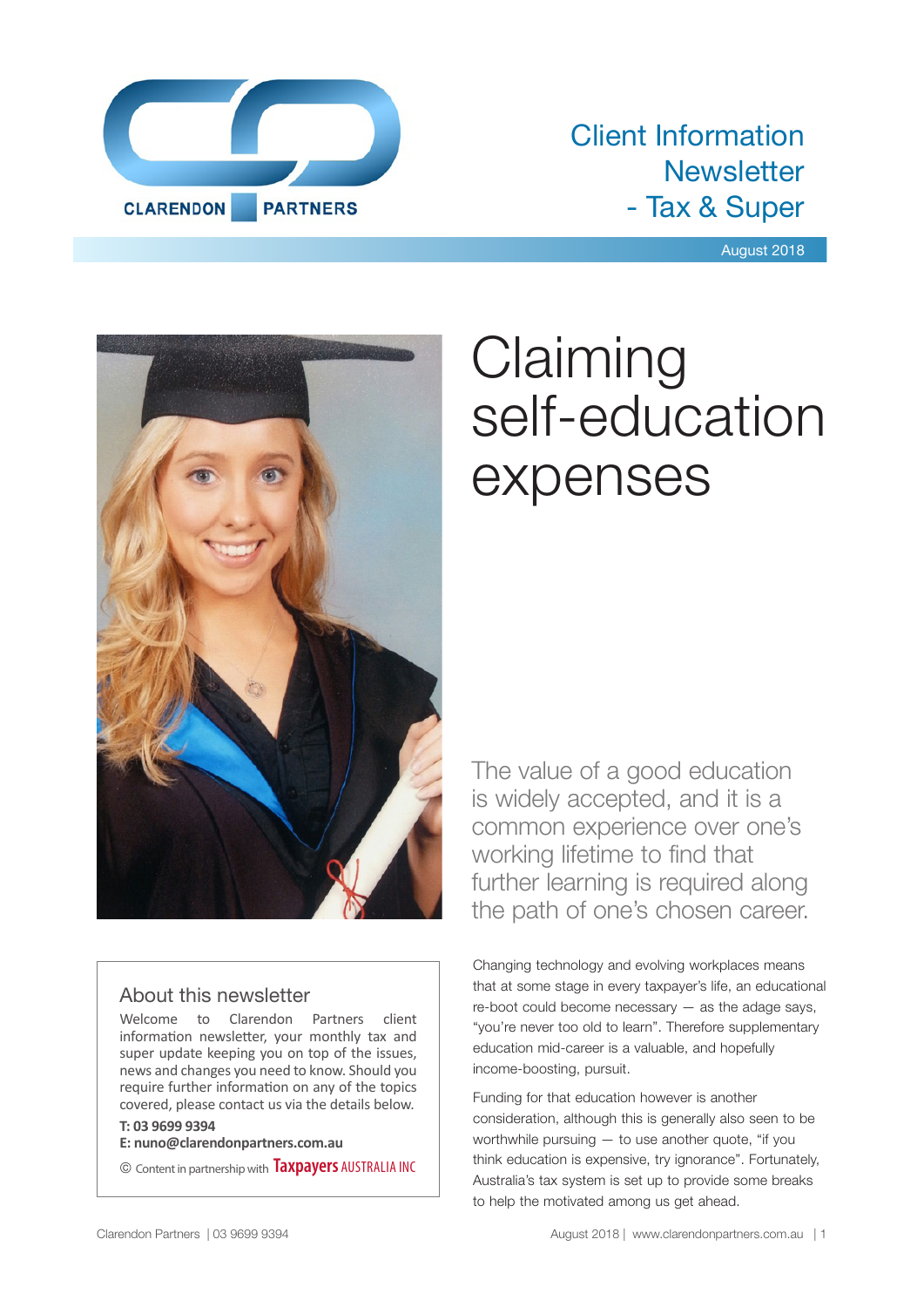#### Claiming self-education expenses *continued*

To be able to claim certain expenses relating to self education is a tax concession that is not to be overlooked, but to be eligible your present employment and the course you undertake must have sufficient connection for the self-education expenses to qualify as a work-related tax deduction.

In other words, if the course of study is deemed to be too general in nature, and can be viewed as having little relevance to your income-earning activities, the connection between them (and eligibility for a tax deduction) may not be seen to be viable by the ATO. Deductions are also not generally available if the subject of self-education is designed to obtain new employment, or to open up a new income-earning activity.

By way of examples of relevant connections, the ATO gives the following scenarios:

■ the taxpayer is upgrading their qualifications for their current employment – for example, upgrading from a Bachelor qualification to a Masters

## SELF-EDUCATION EXPENSES SPECIFICALLY DENIED

Note that the legislation specifically disallows the following expenses related to self-education:

- expenditure on meals while attending an educational institution, work-related conference or seminar where the taxpayer is not required to sleep away from home
- expenditure on accommodation and meals where a taxpayer who has travelled to another location for self-education purposes has established a new home (as mentioned above), and
- repayments made (whether compulsory or voluntary) on debts a taxpayer may have under the following loan schemes:
	- HECS-HELP
	- FEE-HELP
	- OS-HELP
	- **VET FEE-HELP**
	- $-$  SA-HFLP
	- **SFSS**
	- Trade Support Loans program (TSL)
	- Student Start-up Loan (SSL)
	- ABSTUDY Student Start-up Loan (ABSTUDY SSL).
- they are improving specific skills or knowledge used in their current employment – for example, a course that will allow them to operate more or different machinery at their current job
- they are employed as a trainee and are undertaking a course that forms part of that traineeship – for example, an overseas trained person employed as an intern while completing a local bridging course, and
- they can show that at the time they were working and studying, their course led, or was likely to lead, to an increase in employment income – for example, a teacher who will automatically get a pay increase as a result of completing the course.



The expenses relating to travel between your home and an educational institution and return, and between your place of work and the educational institution and return, are allowable, as being part of the incidental costs of the course of study.

If however you travel from home to an educational institution and then to your place of work and return home by the same route, only the costs of the first leg of each journey are allowable, as being incidental costs of the study.

The costs of the second leg of the outward journey are costs incurred in order to get to work. And the costs of the second leg of the return journey are costs incurred in order to return home, the essential character of which is considered by the ATO as being of a private nature.

Expenditure on accommodation and meals ordinarily has the character of a private or domestic expense. Expenditure on meals and accommodation while attending an educational institution, work-related conference or seminar where you are not required to sleep away from home (for example, you live in the Sydney suburb of Homebush and attend an educational institution in the central city) is not allowable as a deduction as the outgoing is private in nature.

However, the "occasion" of the outgoing may operate to give the expenditure the essential character of an income-producing expense. An example is where the expenditure is incurred while away from home overnight on a work-related activity.

Where you are away from home overnight in connection with a self-education activity, accommodation and meal expenses incurred are generally deductible.

### *continued page 3*  $\Rightarrow$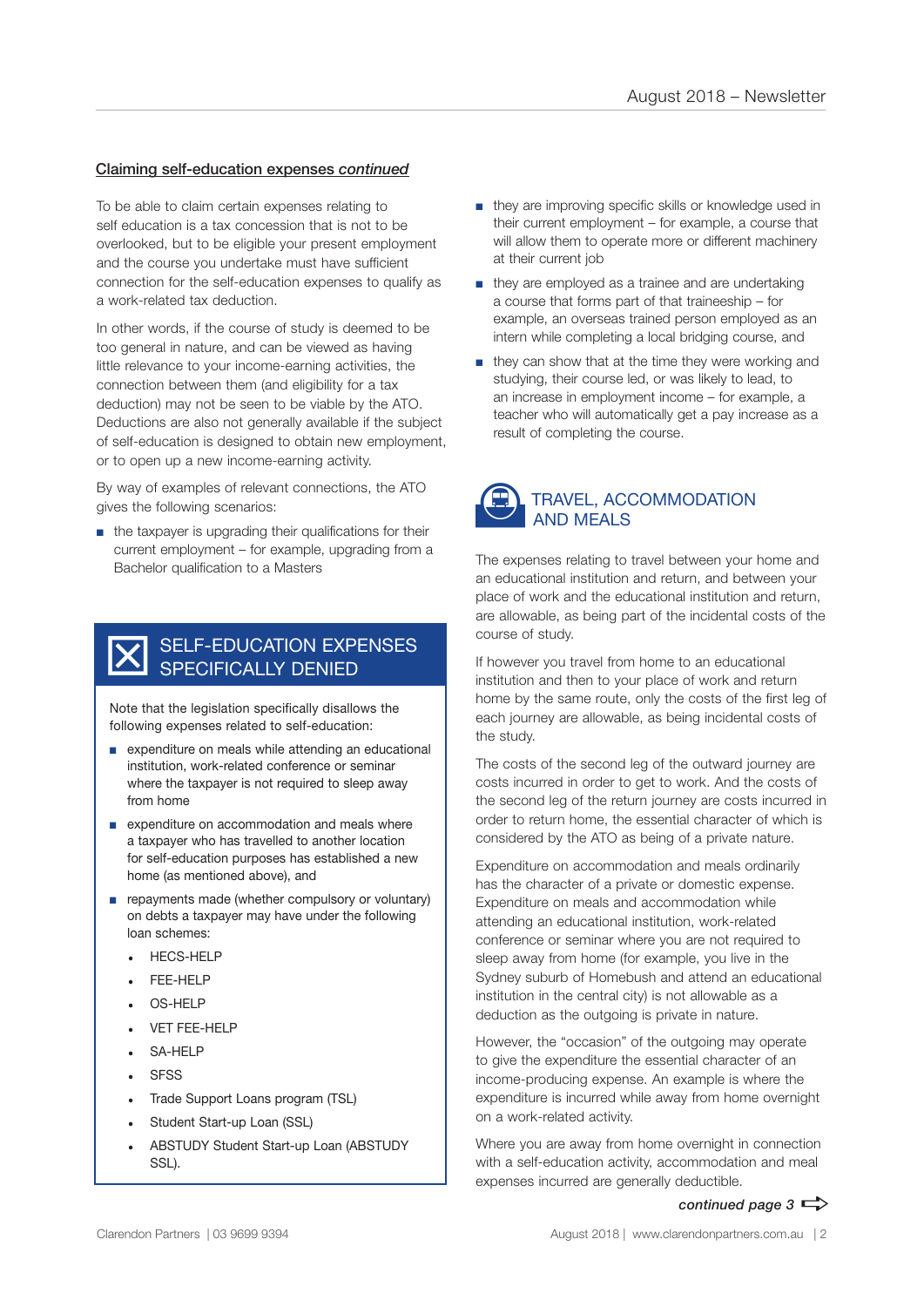# Changing a will after death? *A deed of family arrangement can make it possible!*  $\bullet$

There are times when the terms of a deceased's will are not suitable and the beneficiaries involved seek to have the will varied. There are various situations where this may be the case, such as changing circumstances over a long period of time from when the will was first drafted, or an estrangement between family members is healed (or vice versa).

This is where a deed of family arrangement can be utilised, however it is an option that requires all interested parties to agree on the outcome.

This can however result in settlement outside of litigation, which can otherwise tie up an estate for months or even years.

Deeds of family arrangement can be used in a number of circumstances, such as:

■ where there are doubts about the meaning of a will

where beneficiaries wish to rearrange the distribution of the estate between them

- to compromise a claim against the estate where there is a challenge to the will
- to create an estate proceeds trust under taxation legislation.

Where the will is varied through a deed of arrangement which meets certain requirements, generally the parties may disregard the resulting capital gains or losses. Care needs to be taken however as there can be some variation on the rules from state to state, such as stamp duty.

Note also that a deed of family arrangement that would act to reduce the benefits accruing to a minor or a disabled person may require court approval.

Care needs to be taken with any deed of arrangement, and the advice of a professional is highly recommended.  $\blacksquare$ 

### Claiming self-education expenses *continued*

Examples include an overseas study tour or sabbatical, a work-related conference or seminar or attending an educational institution. These expenses are part of the unavoidable cost of undertaking the tour or attending the conference or seminar or going to the educational institution. The ATO does not deem this expenditure as being of a private nature because its "occasion", as it puts it, is the travelling away from home to pursue activities to enhance income-producing abilities.

In regard to the general rule outlined above however, the ATO has in the past referred to a court case outcome that supports its view that there may be exceptions to deny travel deductions, for example where a taxpayer establishes a new home while incurring educational expenses.



If you have a room set aside for self-education purposes, you may be able to claim decline in value of (and repairs to) the home office furniture and fittings, as well as a portion of the heating, cooling, lighting and cleaning representing the period the room is used for self-education activities.

Alternatively, there is available a fixed rate of 45c per hour of usage instead of keeping individual costs for heating, cooling, lighting, cleaning and decline in value of furniture for that room. Occupancy expenses however are disallowed.  $\blacksquare$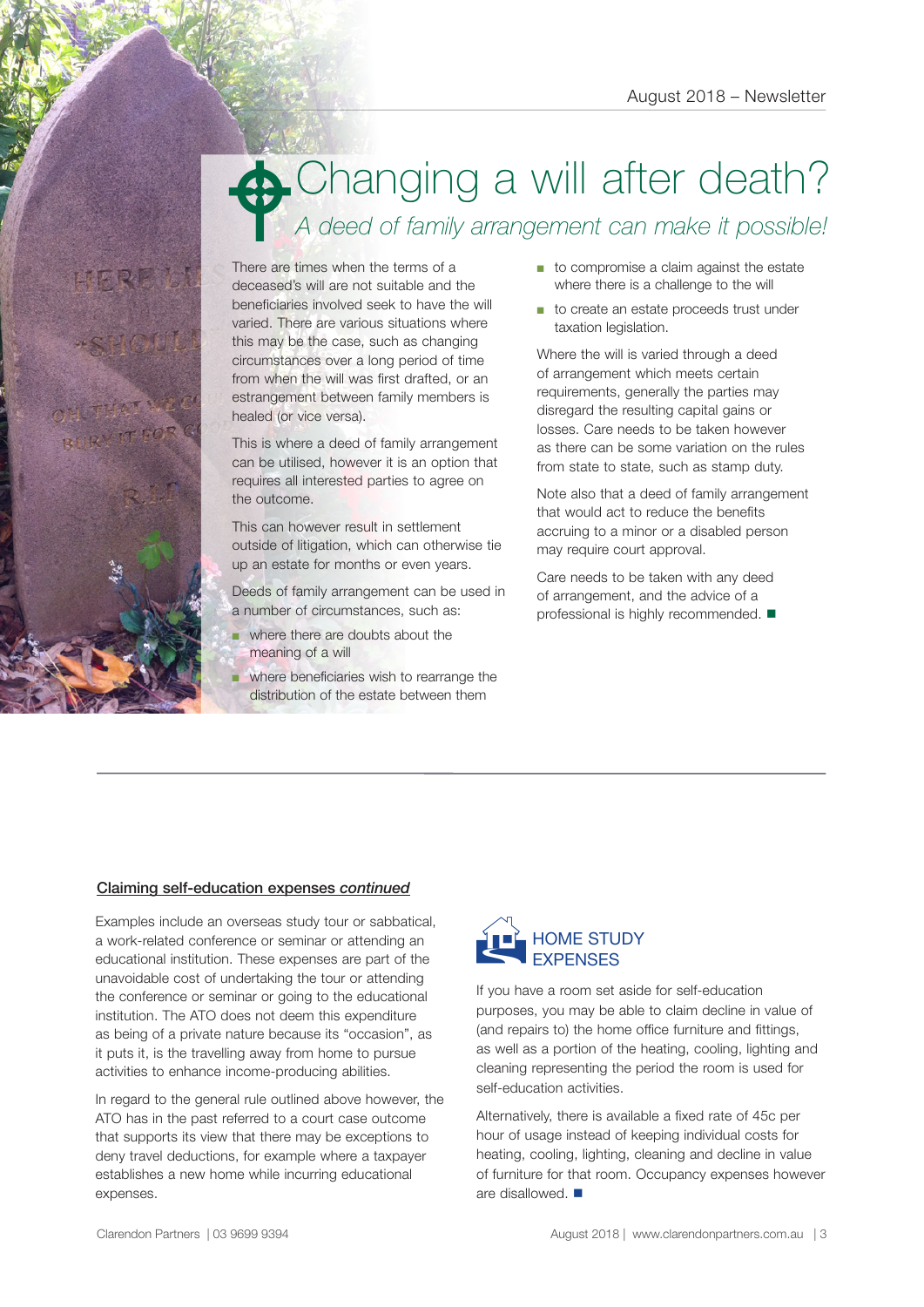# How to deal with SMSF trustee disputes

Everyone goes through the odd rough patch in their relationships with one another and SMSF trustees are no different. However the ramifications of a dispute between trustees are likely to have more wide ranging affects than the average quarrel between friends because SMSF trustees have vested interests, established duties and legal responsibilities towards the fund, where if breached, can result in severe penalties that could affect members' retirement benefits.

# HOW CAN DISAGREEMENTS BETWEEN TRUSTEES COME ABOUT?

SMSF trustees are required to sign a trust deed that requires them to adhere to certain responsibilities, some of which require them to:

- act honestly in all matters concerning the fund,
- exercise skill and diligence in managing the fund,
- act in the best interests of all members,
- keep the money and assets of the SMSF separate from personal money and assets,
- **E** retain control over the fund.
- develop and implement an investment strategy as well as make investment decisions,
- not enter into contracts or behave in a way that hinders them or other trustees from performing or exercising function or powers,
- **a** allow access to information for all members, and,
- not allow early access to the retirement savings of the fund.

Together with all the superannuation laws – and the corporate trustee constitution in the case of corporate trusteeships – a trust deed forms an SMSF's governing rules, which will include such things as the duties and obligations of trustees, the payment of member benefits and fund administration.

Personal interpretation of how best to adhere to these duties can lead to disputes. For instance, an overriding requirement of every SMSF is that it fulfils the "sole purpose test" – the sole purpose being that the fund is established to provide benefits to each member at retirement age or to a member's dependants upon the member's death. There are, however, various ways to achieve a common goal and disagreements about how best to do that are not uncommon.

Various issues can give rise to disputes. What to invest in and how much to invest can be a hotbed of discussion, because notwithstanding the fund's written investment strategy, trustees can have different opinions on how best to satisfy strategies on diversification and asset allocation.

Other issues that regularly crop up are typically regarding the allocation and payment of death benefits, the end of business partnerships, treatment of business real property and disagreements between spouses.

Another area where disputes commonly occur is if the SMSF considers admitting new members into the fund. One trustee may be eager to bring in a family member or a new spouse that other trustees may have no wish to be financially involved with. This last potential area for disputes may become more of an issue should floated plans eventuate to increase the minimum membership of SMSFs from four to six.

*continued page 5*  $\Rightarrow$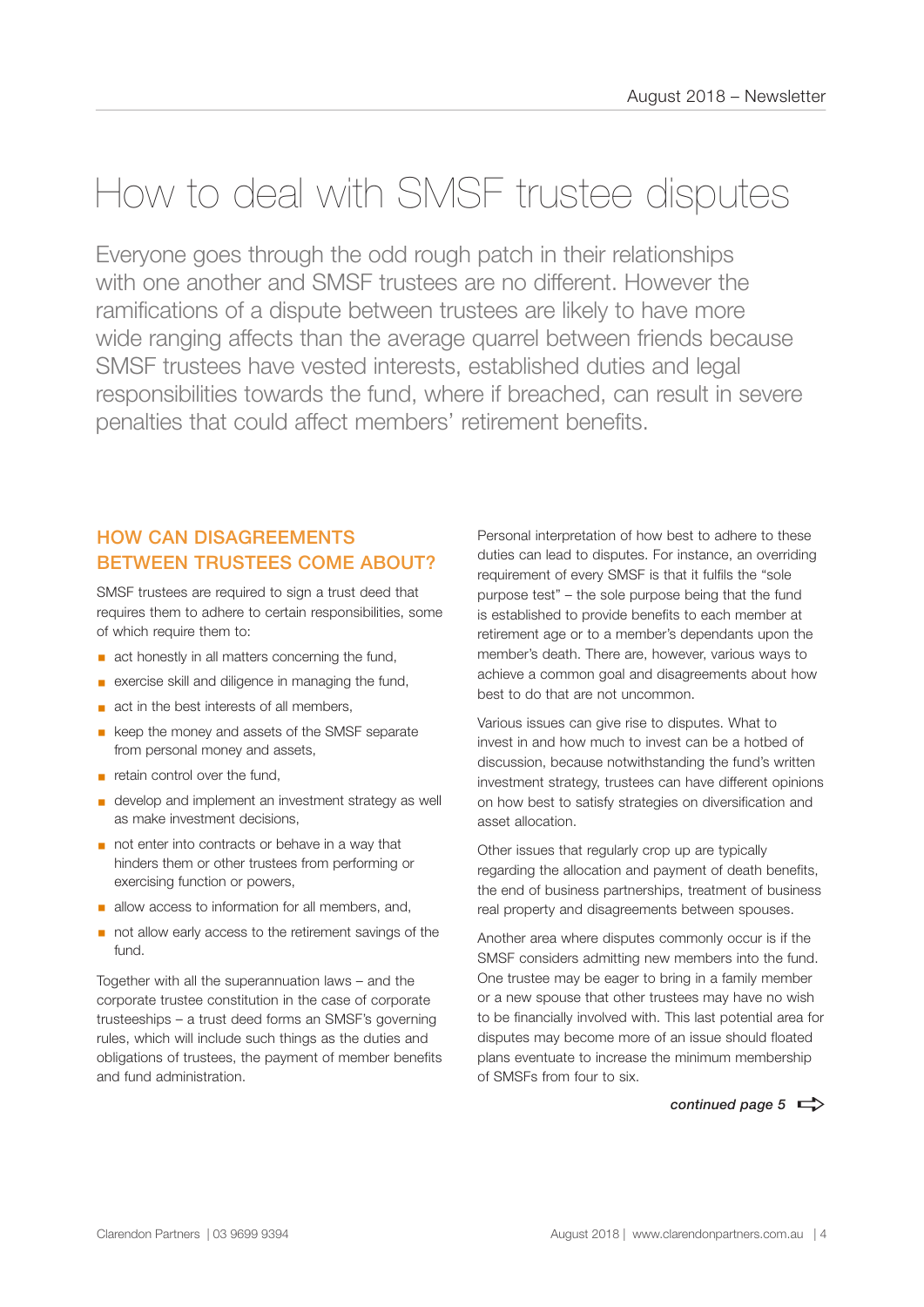#### How to deal with SMSF trustee disputes *continued*

## WHAT ARE THE BEST WAYS TO PREVENT A DISPUTE?

Disputes are unpleasant but they are unavoidable in many circumstances. They commonly arise when there are two or four trustees – a situation that serves as a breeding ground for deadlocks. Where there are three members, two can outvote one and where there is a single member (such as in a corporate trusteeship), no disagreements will arise – making a single-member SMSF the safest fund of choice if the main point is to have no disagreements.

Each trustee must act in the best interest of all fund members irrespective of any differences that emerge between trustees. For instance, a trustee cannot exclude another trustee from making decisions concerning the SMSF, cannot unlawfully withdraw money from the SMSF and must address each trustee's requests – that is, when it comes to requests to redeem assets and transfer super savings into another superannuation fund.

Trustees can establish certain "deadlock-breaker" provisions – provided there is more than one trustee in the fund – to minimise the likelihood of disputes. These can include:

- carry out a trustee decision only if a simple majority of trustees agree to it, or if a unanimous vote by all trustees is made,
- make a notice of a trustee meeting in writing with a minimum notice period,
- allow voting by proxy, telephone or email, or to be more strict, stipulate that if a trustee cannot attend a meeting, they do not get a vote on decisions dealt with at that meeting, and
- conversely, only allow decisions to be made if all trustees are physically present at a meeting.

The trust deed is typically the first port of call in a dispute. Trustees of SMSFs should consider inserting dispute resolution measures or advance guidance on how disputes can be approached into their trust deed. A handy way to prevent the mismanagement of assets in the case of a dispute is to use safeguards such as joint bank account signatures.

## WHAT ARE THE BEST WAYS TO RESOLVE A DISPUTE?

If a dispute is well and truly underway, there are mechanisms in place to ensure the matter is dealt with. Disagreements can either be settled through alternative dispute resolution techniques – such as mediation, conciliation and arbitration – or via a court hearing for more serious cases.

The ATO is not involved in resolving disputes between trustees unless the dispute is over a breach of SMSF law, and even then any intervention will most likely be to iron out regulatory issues. The ATO can provide general advice about your options in resolving disputes.

Those SMSFs that use a corporate trustee structure may have mechanisms to deal with dispute resolution through the Corporations Act and regulations or may be able to obtain guidance from the corporate trustee's constitution.

The Superannuation Complaints Tribunal is a last resort if no settlement of the argument is found through other channels, although for SMSFs the help available is limited (see www.scr.gov.au). Note that the tribunal has no scope to adjudicate disputes between trustees, nor determine payments of benefits. The Supreme Court has jurisdiction over trust law.

Throughout the dispute resolution process, trustees must ensure their fund remains compliant with superannuation law. One important step that should not be overlooked is the updating of legal documents in the aftermath of a dispute where a trustee has left the fund.

### RAMIFICATIONS

If a fund does not comply with superannuation law during a dispute, the ATO can deem the fund noncompliant – which is more than a slap on the wrist as this will remove the concessional tax treatments that SMSFs enjoy and could leave the fund open to be taxed at the highest marginal rate.

Measures can be carried out to mitigate disputes, but the fact remains that SMSFs with more than one trustee will never be completely immune from disagreements. That aside, a well-drafted trust deed, a rational outlook as well as prudent planning can assist with or better still prevent such disputes from arising.  $\blacksquare$ 

This information has been prepared without taking into account your objectives, financial situation or needs. Because of this, you should, before acting on this information, consider its appropriateness, having regard to your objectives, financial situation or needs.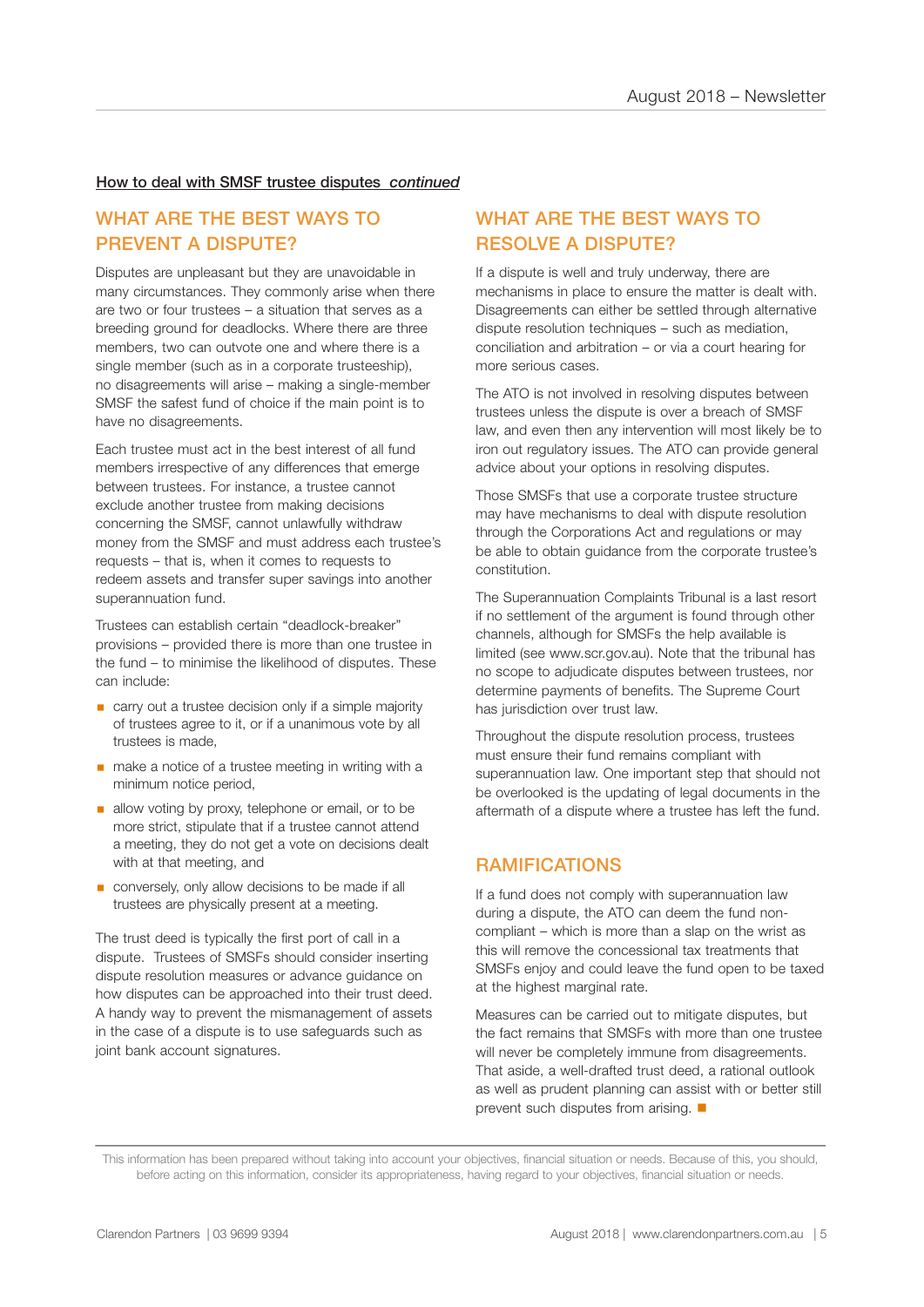# **Your claim for a business tax loss can be denied**

Business owners are naturally keen to be able to absorb a business loss as a tax deduction, but it also pays to not stray too far from the generally accepted rules regarding tax losses — there are circumstances where the ATO is legitimately able to deny such claims.

The ATO has the discretion to disallow the deduction of a tax loss if, during the relevant income year, the business attempting to make such a claim earned assessable income (or realised a capital gain) that *would not have been derived* had the loss been unavailable as a deduction (our emphasis).

The tax law has measures in place to ensure such deductions are limited to those businesses that are legitimately eligible — such as the continuity of ownership and the same business tests — but there is also the measure above, which the ATO calls an "integrity" safeguard, that may result in a denial of a claim for losses that business owners should keep in mind.

There is some balance to the rules in that the Commissioner of Taxation is "prevented" from disallowing the deduction should "continuing shareholders" stand to benefit from the relevant income. However there is still a fair amount of discretion left to the Commissioner in how the business loss rules are applied.

Remember also that different business structures have different rules around loss claims.

Individuals can generally carry forward a tax loss indefinitely, but must claim a tax loss at the first opportunity. You cannot choose to hold on to losses to offset them against future income if they can be offset against the current year's income.

If you are a sole trader you may also be able to offset the business losses carried forward against other income under the "non-commercial business loss" rules (ask this office if you think this might apply).

If a partnership makes a tax loss, each partner has a proportionate share of the loss and treats it like a loss from any business activity (including applying the noncommercial loss rules).



If you operate your business as a trust and you incur a tax loss, you cannot distribute the loss to the trust's beneficiaries.

Losses must be quarantined in a trust to be carried forward by the trust indefinitely until offset against future net income. It is possible to use those losses as deductions against income in the trust in future income years if the trust satisfies certain tests relating to ownership or control of the trust.

Companies can carry forward a tax loss indefinitely, and use it when they choose, provided they satisfy the above mentioned continuity and same-business tests.

As far as the ATO exercising the discretion to disallow, and of course circumstances of the business or businesses involved will have an influence, a business can mitigate the risk that the ATO will exercise this discretion to disallow a tax loss deduction by making sure that either (or preferably both) of the following contentions are supported:

- that the business would have derived the income or realised the capital gain regardless of the tax loss being available
- that continuing shareholders will benefit from the above in a fair and reasonable manner with regard to their rights and interests.  $\blacksquare$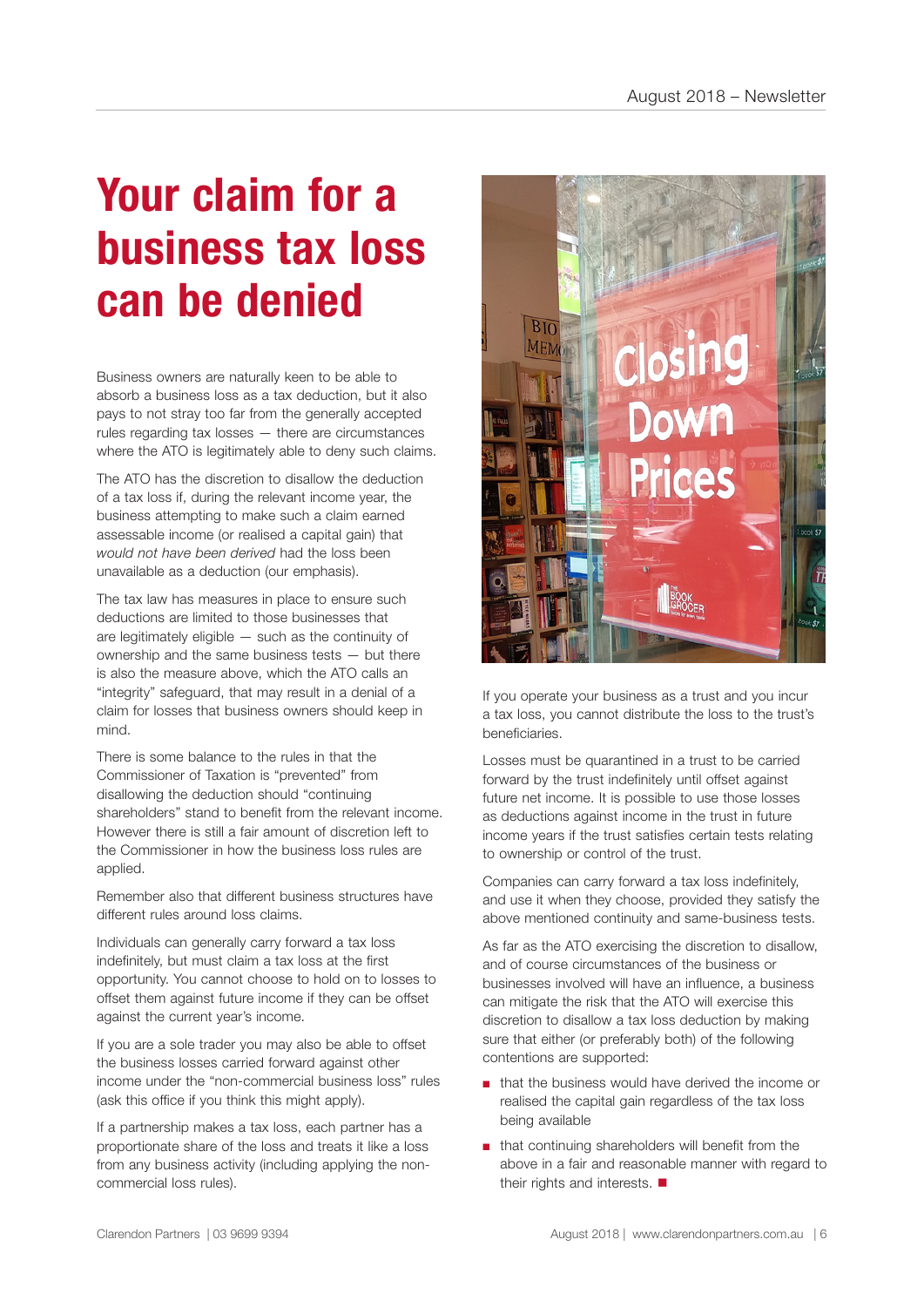# **Let a GST credit slip through the cracks?** *All is not lost!*

Most small business owners stay on top of their GST refunds, mainly because of cash flow concerns, but it's not all that uncommon to now and then lose track of a credit. What quite a few small business owners may not know is that you have four years to claim any GST credit you're entitled to.

The ATO deems that an entitlement to a GST credit ends four years from the due date of the earliest activity statement in which a taxpayer could have claimed it (setting aside any requirement to hold a tax invoice). You can claim the credit in any activity statement lodged in this period.

Generally, if you have a refund resulting from a GST error, you can:

- revise the activity statement the error was made in
- request an amendment in writing
- correct the error in a later BAS.

GST errors can include, for example, a simple clerical error (maybe you paid \$5,600 instead of \$5,060, or doubled up on a business activity statement amount) or miscalculated an amount related to an importation.

You have four years and one day from when you lodged the activity statement to make an adjustment. This time limit is known as the period of review. However for tax periods starting before 1 July 2012, the ATO can still be persuaded to consider outstanding amounts if it can be proven that notification has previously been made about the amount.

An "outstanding GST credit" is any GST credit for a purchase that you're entitled to but have yet to claim – including not claiming it because you didn't hold a valid tax invoice.

If you have an outstanding GST credit for a purchase, it's generally not necessary to revise an earlier activity

statement. Instead, providing you hold a valid tax invoice, you can claim the GST credit in the next activity statement lodged providing this is done within the fouryear time limit.

### **When the four-year time limit begins: Cash basis**

If you account for GST on a cash basis, the earliest tax period in which you can claim a GST credit for a purchase is the tax period in which you make the payment.

#### *Example: Time limit for GST credit (cash accounting)*

*Peter the plumber reports GST quarterly and accounts for GST on a cash basis. In May 2018, Peter pays in full for some tools. The earliest tax period in which he can claim the GST credit for his purchase (setting aside any requirement to hold a tax invoice) is the quarterly period ending 30 June 2018. The due date of Peter's activity statement for this period is 28 July 2018. The four-year time limit for claiming the GST credit ends four years from this date (28 July 2022).*

*Peter needs to obtain a valid tax invoice (if he doesn't already have one) and claim the GST credit in an activity statement that he lodges by 28 July 2021. If he doesn't claim the credit by this time Peter will cease to be entitled to the credit.*

*continued page 8*  $\Rightarrow$